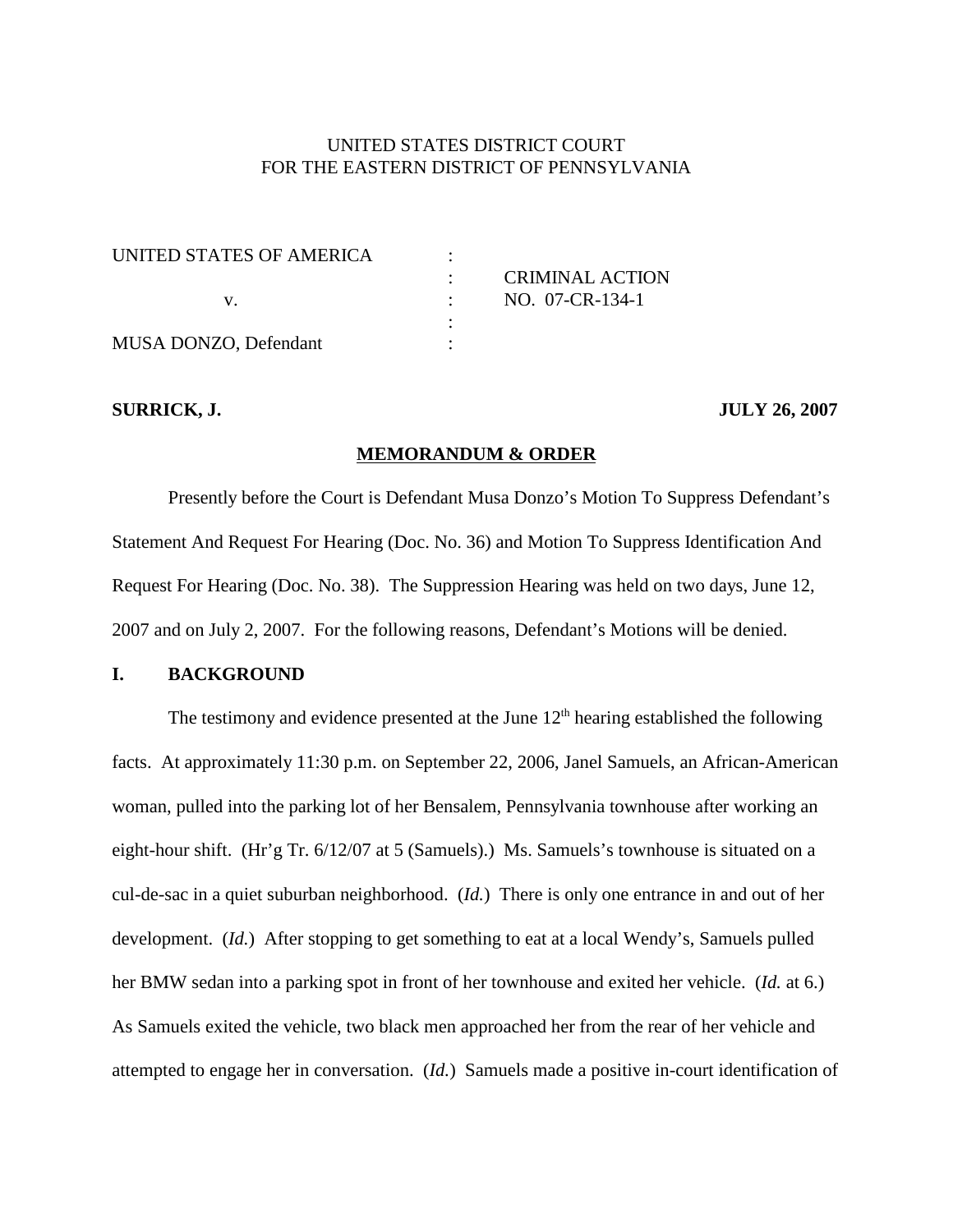Defendant Musa Donzo as one of the men. She was looking directly at his face throughout the entire time that he spoke to her during the incident. Donzo spoke with a distinct Liberian accent. (*Id.* at 6, 8.) He asked Samuels if she knew where they could catch the bus to West Philadelphia. (*Id.* at 6.) Sensing trouble, Samuels told Defendant that there were no buses in her neighborhood and continued walking towards her front steps. (*Id.*) Defendant asked her again, but Samuels told him that she had to go inside to see her husband. (*Id.* at 6-7.) Defendant responded, "What husband?" and Samuels told him to mind his own business. (*Id.* at 7.) Defendant said, "Let me ask you one more question." He then pulled out a gun, clicked it twice and put it against her head. (*Id.*) While Defendant held the gun to Samuels's head, the other man grabbed her purse, and Defendant took her car keys out of her hand. (*Id.* at 9.) The other carjacker, who was wearing a hooded sweatshirt making it difficult for her to see his face, remained silent during the entire incident. (*Id.*)

As Samuels stood on her front lawn, the two men got into her car but had trouble with the unique ignition system of the BMW. (*Id.*) Believing that they might force her to start the car for them, Samuels ran across her lawn to her neighbor's house, which was about twenty feet away. As she ran she screamed, "They have a gun! They have a gun! They're gonna shoot me!" (*Id.* at 10.) Samuels's neighbor ran to the front door to let Samuels into the house. Samuels watched as Defendant and his partner jumped out of the car and ran from the area. (*Id.*) After Samuels was safely inside, the neighbor called the police. (*Id.*) The entire incident lasted between five to ten minutes. (*Id.* at 43.)

Detective Mark Kelly of the Bensalem Township Police Department responded to the 9- 1-1 call. (*Id.* at 86 (Kelly).) When he arrived, Detective Kelly spoke with Samuels, who gave

-2-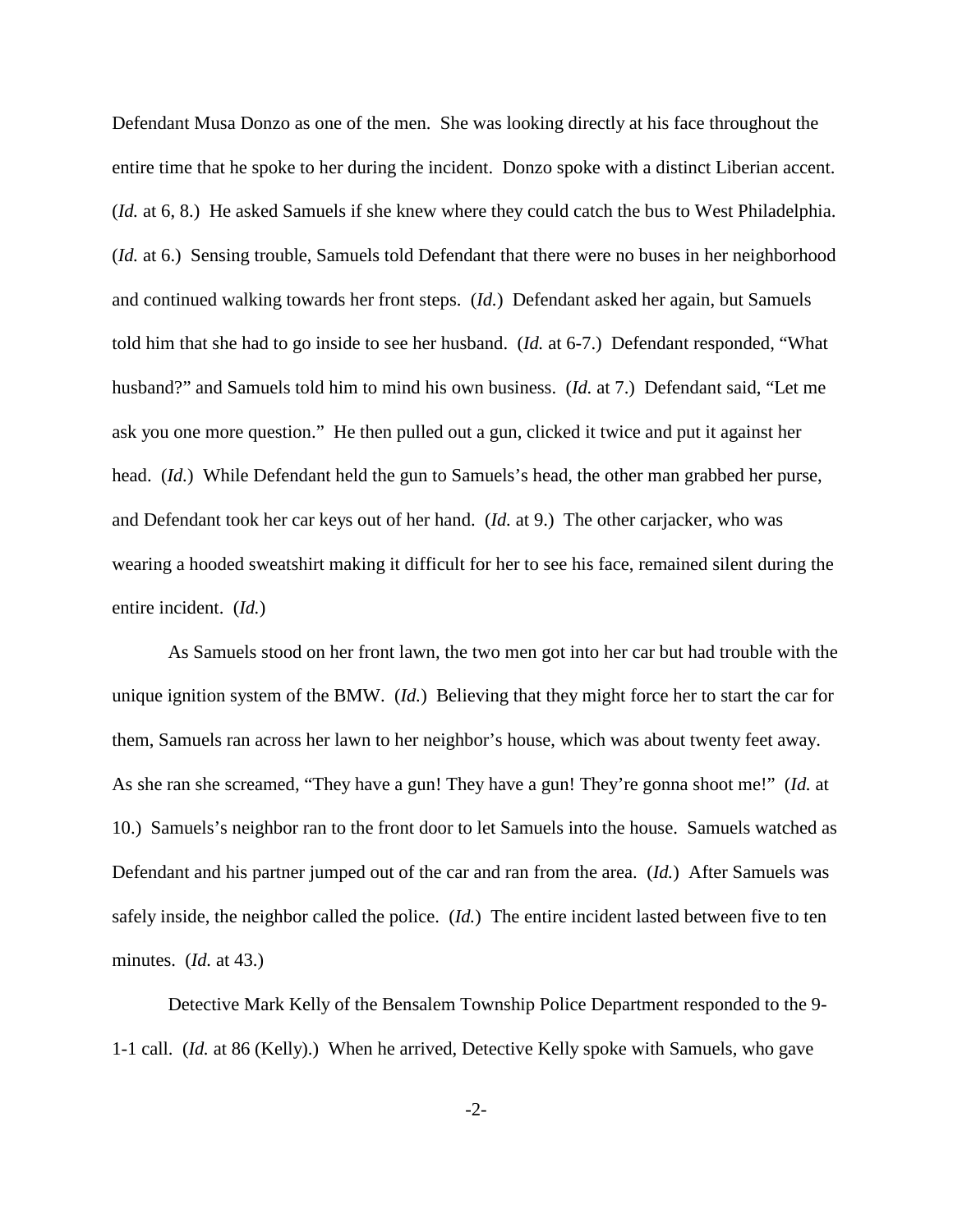him a brief description of the carjackers. (*Id.* at 91-92.) Samuels told Kelly that the man with the gun was black, stood approximately 5'4" tall, spoke with a Liberian accent, and had prominent lips. (*Id.* at 39-40 (Samuels); *Id.* at 101 (Kelly).) Samuels was confident that Defendant's accent was Liberian because she had worked with several people who had different African accents and because her daughter had dated a Liberian man. (*Id.* at 8-9 (Samuels).) Kelly was able to recover nine latent fingerprints from the inside of Samuels's BMW. (*Id.* at 87 (Kelly).) These fingerprints were fed into the Department's Automated Fingerprint Identification System ("AFIS"). (*Id.*) On October 8, 2006, Kelly received information from the Department's fingerprint technician that AFIS had matched one of the fingerprints to Defendant, whose mug shot and fingerprints were in the system from a prior arrest. (*Id.* at 88.)

Thereafter, Kelly inserted Defendant's information into the Computer Program Identification Number ("CPIN") system. (*Id.*) The CPIN system allows an investigating officer to create a photographic lineup for potential witnesses. (*Id.*) Some of the characteristics that are used to create the lineup included Defendant's height, weight, race, age, facial hair or lack thereof and complexion. (*Id.*) Although the CPIN system does not have a specific parameter for facial features, Kelly was able to compare Defendant's picture to others in the system in order to create a lineup of similar looking people. (*Id.* at 90-91.) After reviewing dozens of pictures, Kelly selected seven pictures and placed them on a single sheet of paper along with the Defendant's picture. This photo array of eight pictures was shown to the victim. (*Id.* at 93.)

Once Kelly completed the photo array, he called Samuels and asked her to come down to the Bensalem police station to view the photos. (*Id.* at 99.) When she arrived at the station, Kelly and Samuels spoke briefly in a conference room where Kelly asked Samuels to try to recollect

-3-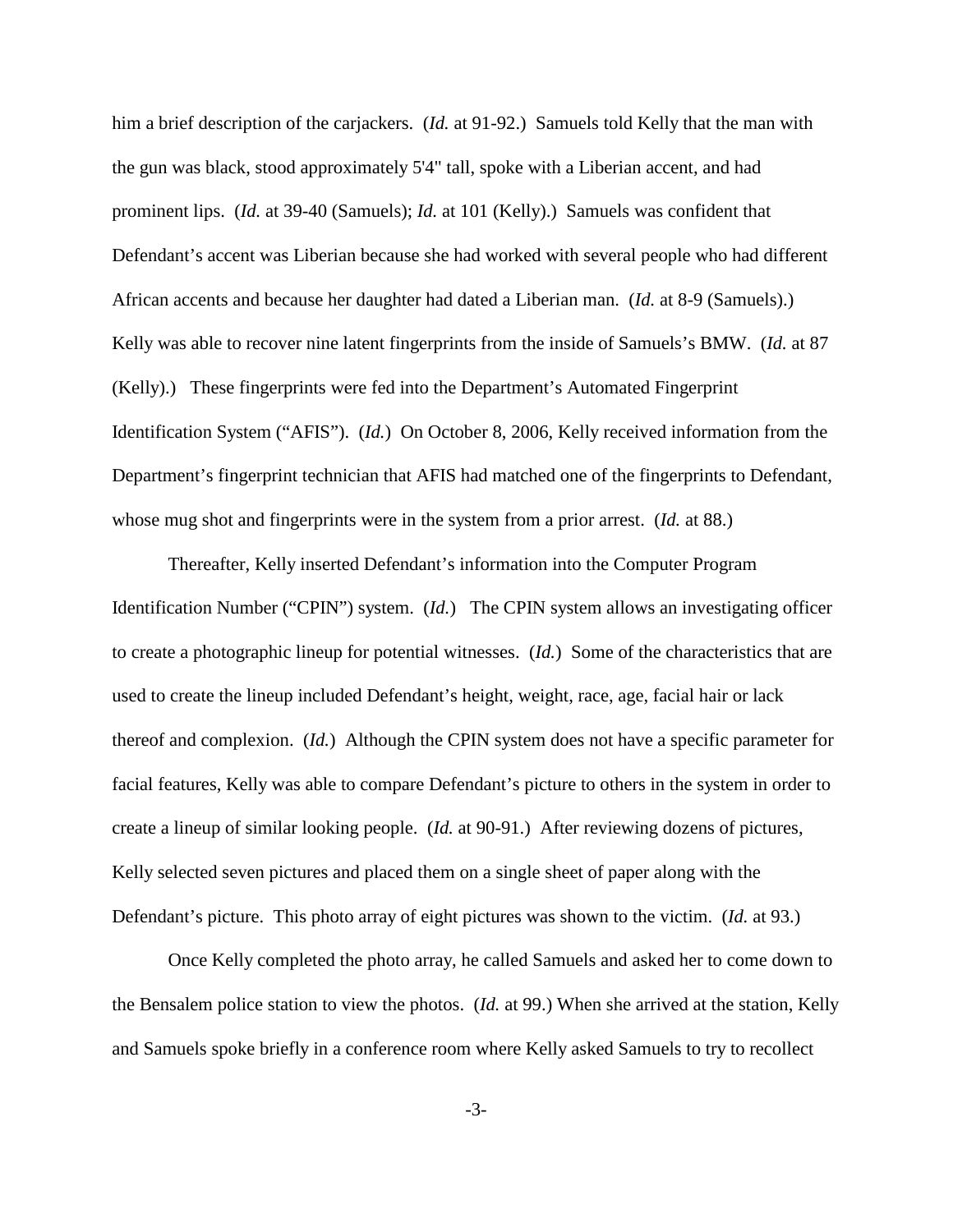the events of September 22, 2006 and to try to recall the face of her assailant. (*Id.*) With these instructions, Kelly slid the photo lineup across the table to Samuels and asked her if she recognized anyone in the photographs. (*Id.* at 100 (Kelly).) Even though Defendant's picture immediately "jumped out at her" from the others, Samuels told Kelly that she wanted to take her time to make sure she was correct because she did not want to send another young black man to jail. (*Id.* at 12-13 (Samuels).) After careful review, Samuels identified Defendant's picture as that of her carjacker. (*Id.* at 13.) Kelly asked Samuels if she was sure, and Samuels responded, "I am positive." (*Id.*) Kelly then asked Samuels to sign her name next to Defendant's picture along with the date. Samuels complied. (*Id.*)

The FBI assigned Agent Kenneth Vincent to the Samuels carjacking case. (*Id.* at 44 (Vincent).) On October 13, 2006, Agent Vincent agreed to meet with Detective Kelly and Detective Sergeant David Splain of the Yeadon Borough Police Department to discuss the Samuels incident and two carjackings that had recently occurred in Yeadon, Pennsylvania. (*Id.* at 45.) Based on their respective investigations, the three officers believed that Defendant may have been involved in all three carjackings. (*Id.*) At the time, Defendant was in jail in Philadelphia County as a result of being arrested on September 28, 2006 on an outstanding bench warrant for aggravated assault. (*Id.* at 45-46.)

At Detective Kelly's request, Defendant was transported from the jail to the Bensalem Police Department. *(Id.* at 45.) Defendant was placed in an interrogation room where he was met by Kelly, Vincent, and Splain. (*Id.* at 46.) The officers identified themselves and before interrogating Defendant about his involvement in the carjackings, they questioned him to determine whether he spoke and understood English. (*Id.* at 47.) Defendant was asked how long

-4-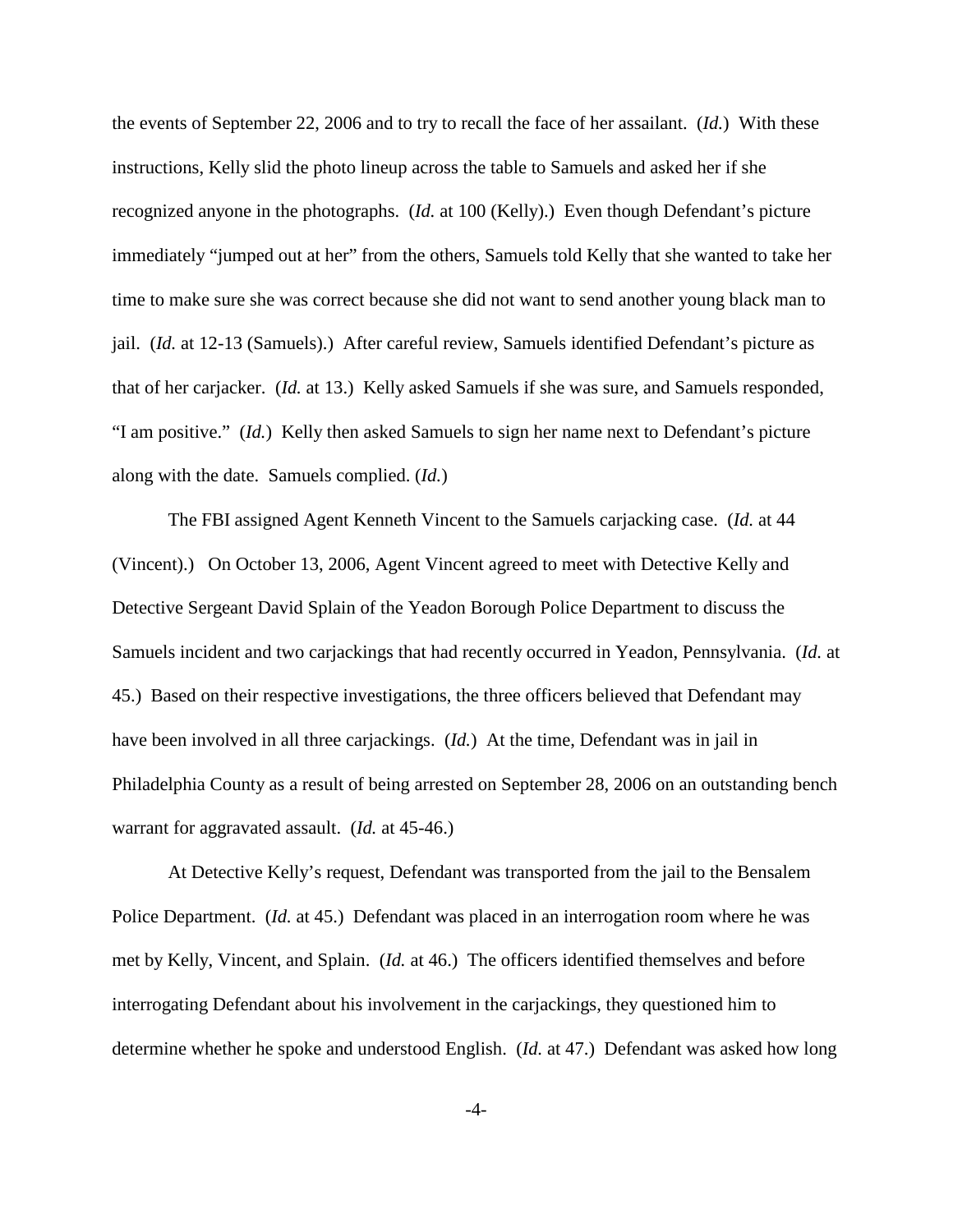he had been in the United States, what was the highest level of education he had reached, and whether he was under the influence of any drugs or alcohol at the time. (*Id.*) Defendant told the officers in English that he was a native of Liberia but had come the United States in his early teens, had graduated from Bartram High School in Philadelphia, and was scheduled to begin taking college classes at Lehigh Valley College before his arrest.<sup>2</sup> (Id. at 47-48.) During this exchange with the officers Defendant was cooperative and had no problems understanding and speaking English as the officers talked to him. (*Id.*)

After Agent Vincent concluded that Defendant understood English, he informed Defendant that he had gathered some evidence that implicated Defendant in the Samuels carjacking and asked Defendant if he wanted to cooperate with their investigation. (*Id.* at 51-53.) Defendant agreed to cooperate. Splain then read Defendant his *Miranda* warnings aloud directly off of a written waiver form routinely used by the Yeadon Borough Police Department.<sup>3</sup> As

# WARNINGS BEFORE QUESTIONING

Pursuant to law, I am informing you of the following rights, I am of the Yeadon Police Department. I am investigating a

- 1. You have the right to remain silent, however if you say anything such can and will be used against you in a court of law. Do you understand this?
- 2. You have the right to talk to a lawyer before answering any questions and have a lawyer with you during questioning. Do you understand this?
- 3. If you cannot afford a lawyer, you have the right to have a lawyer appointed for you free of charge before any questions are asked and during any questioning. Do you understand this?

 $2$  Defendant referred to Lehigh Valley College as Lehigh Community College.

<sup>&</sup>lt;sup>3</sup> The Yeadon Borough Police Department waiver form reads as follows: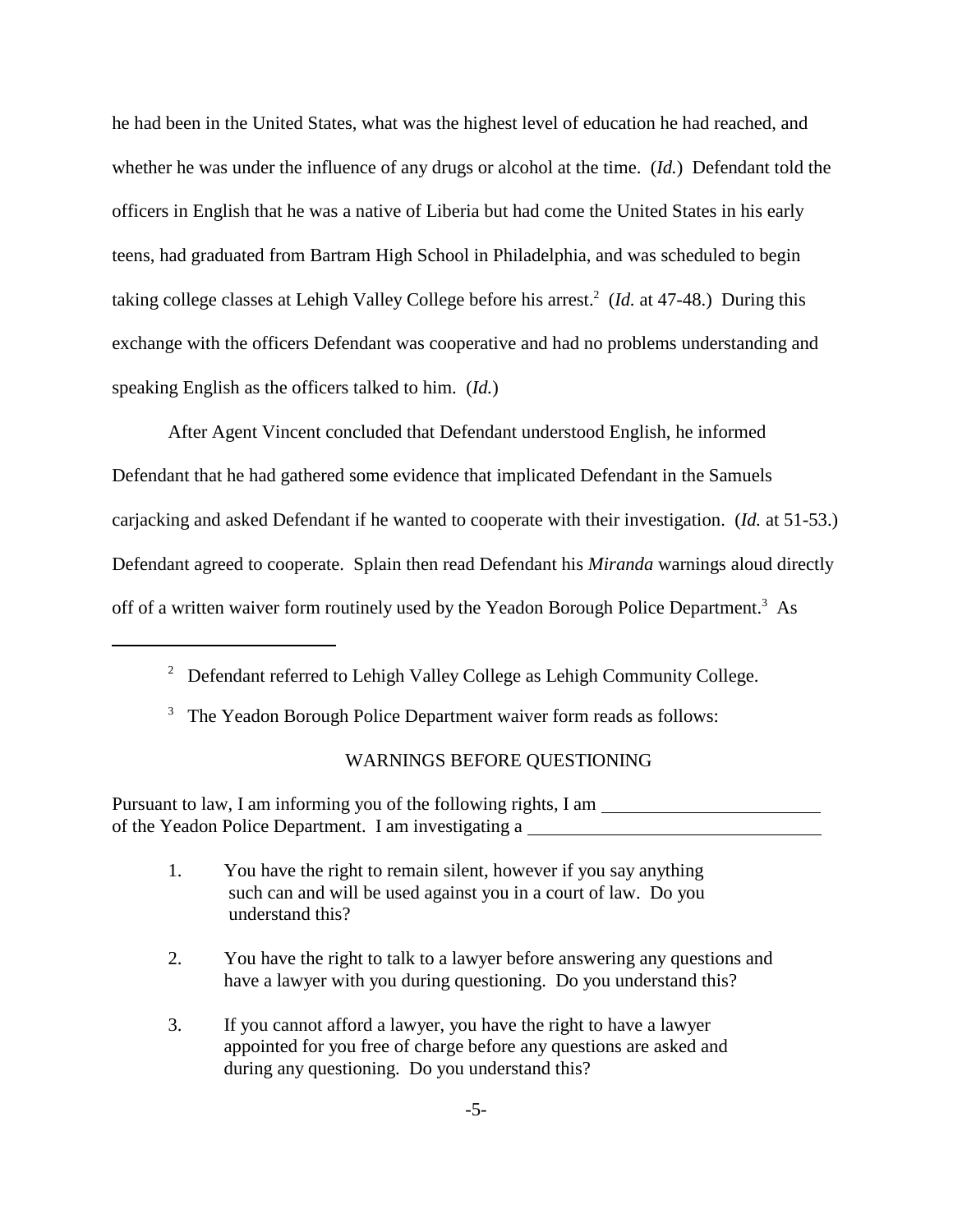Splain read the rights, Defendant read the rights along with him. (*Id.* at 51-53, Hr'g Ex. G-2.) After reading Defendant each *Miranda* right, Splain asked Defendant whether he understood the right and whether he wished to waive that right. In each instance, Defendant answered "yes." (*Id.* at 52.) Defendant then signed and dated the waiver form, acknowledging that the *Miranda* rights had been read to him, that he had read them himself, and that he was knowingly and intelligently waiving his rights. (*Id.* at 53.)

At this point, Vincent and the other officers proceeded to question Defendant concerning his involvement in both the Samuels and Yeadon Borough carjackings. (*Id.* at 53-59.) During the questioning, Defendant made several incriminating statements. Initially, Defendant denied any involvement in the Samuels carjacking and maintained that he was simply providing his friends with a ride to Bensalem on September 22, 2006. (*Id.* at 55.) When Agent Vincent told

Understanding these rights, are you willing to give them up these rights [sic] and answer questions now?

I have read the above statement and fully understand each part of the statement and have no questions. It has been read to me and I have read it myself.

| Date: $\frac{1}{\sqrt{1-\frac{1}{2}} \cdot \frac{1}{2}}$ |  |
|----------------------------------------------------------|--|
|                                                          |  |
|                                                          |  |
|                                                          |  |
| $(Hr'g Ex. G-2.)$                                        |  |

-6-

<sup>4.</sup> During questioning, you may stop at any time and refuse to answer any further questions. Do you understand this?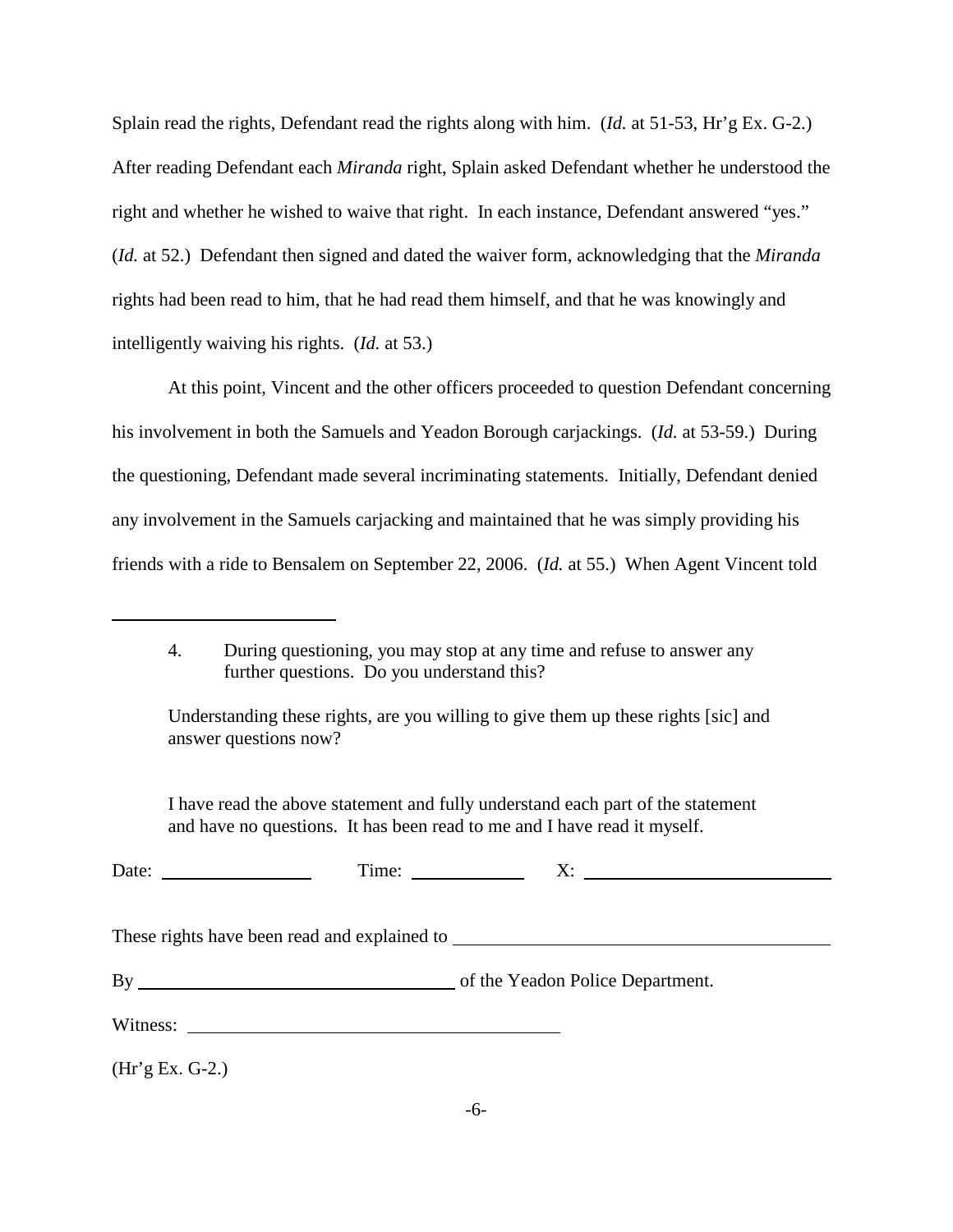Defendant that he had evidence suggesting that he was a part of the carjacking, Defendant changed his story. (*Id.* at 56.) He told the officers that he was present at the carjacking, but only reached into the car to help get Samuels's keys back for her. (*Id.* at 56-57.) Samuels testified at the hearing that Defendant was the primary carjacker and that he never attempted to hand her back her keys.

At the conclusion of the first hearing, counsel for Defendant argued that Defendant did not make a knowing and intelligent waiver of his rights because English was not his native language. Counsel argued that because the officers knew that Defendant was not a native American and that his first language was not English, they had an obligation to determine whether Defendant's understanding of the English language was sufficient to permit him to understand the *Miranda* warnings. Counsel suggested that although Defendant had some facility with the English language, it was not adequate to permit him to voluntarily and intelligently waive his *Miranda* rights. (*Id.* at 110-112.)

During the course of counsel's argument, counsel acknowledged that he has represented Defendant since before his arraignment. He acknowledged that during the time that he has represented Defendant, he has communicated with him in English and has never needed an interpreter. He also acknowledged that during the suppression hearing, he had no trouble communicating with Defendant in English. Moreover, counsel conceded that Michael Finney, Deputy Clerk, had called him prior to the hearing to determine whether an interpreter was necessary. Counsel advised Finney that there was no need for an interpreter. (*Id.* at 118, 177.)

In addition, during the course of counsel's argument, Defendant, who was seated at counsel table, tried to convince the Court that he did not fully understand what had transpired

-7-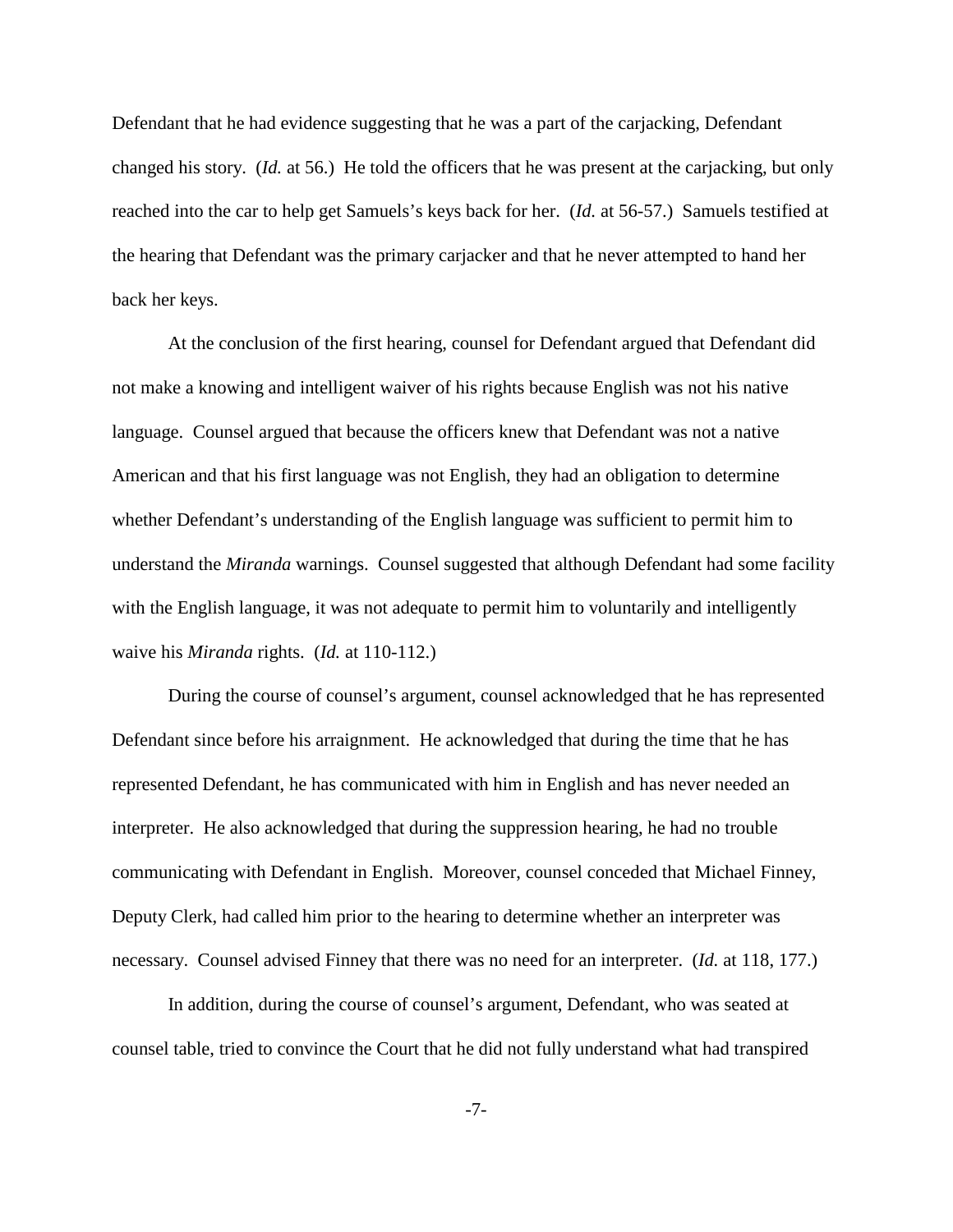during the hearing. Defendant advised the Court that he came to this country in 2003, that he was still learning English, and that he had difficulty with the language. Defendant acknowledged that upon coming to the United States, he entered Bartram High School in Philadelphia, that the classes at Bartram were taught in English, and that he did not have an interpreter with him in his classes. Later, Defendant transferred to Communications Technical High School, where classes were taught in English. Defendant advised the Court that even though he had a problem with English, he graduated from Communications Technology High School in Philadelphia and enrolled in Lehigh Valley College. (*Id.* at 118-122.) Defendant was scheduled to begin at Lehigh Valley College when he was arrested.

After the hearing on June 12, the Court met with counsel. As a result of that meeting, a second hearing was scheduled for July 2, 2007, for the purpose of permitting the Government to address the issue of Defendant's alleged ability to understand English. Prior to the second hearing, counsel for Defendant requested an interpreter. Counsel advised the Court that Defendant's native language is Mandingo. A Mandingo interpreter was provided.

At the second hearing, the following facts were established by the evidence and testimony. Three witnesses, called by the Government, testified with regard to Defendant's ability to understand and communicate in English. The first witness was the co-defendant in this case, Joseph Jarlee. Jarlee has already entered a plea of guilty to the September 22, 2006 Samuels carjacking. Jarlee is a native of Liberia and is a friend of Defendant. Whenever Jarlee spoke to Defendant, it was only in English. Jarlee does not know how to communicate in Mandingo. (Hr'g. Tr. 7/2/07 at 7-8.) Jarlee and Defendant discussed the Samuels carjacking prior to committing the crime. Their conversations were always in English. (*Id.*) The second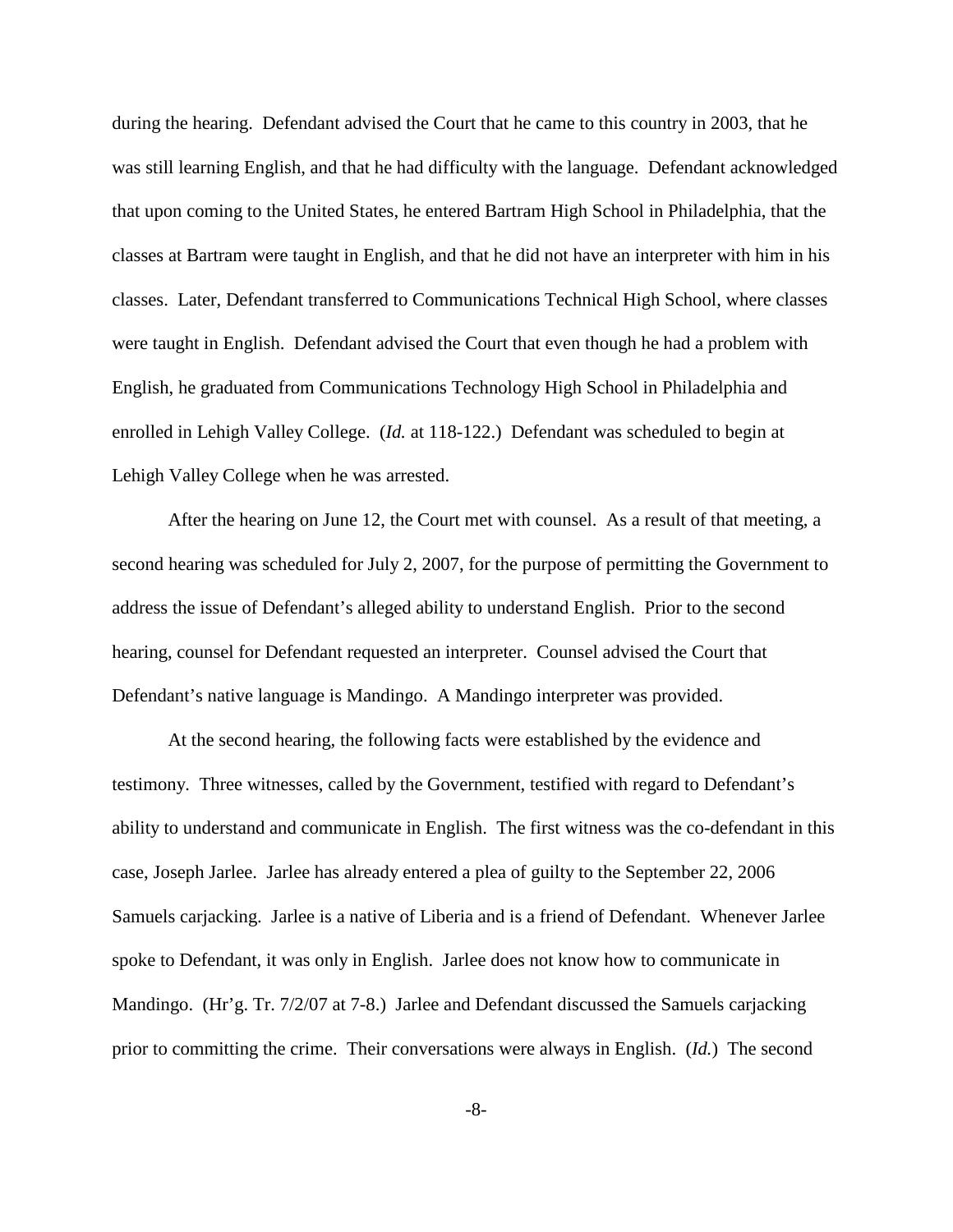witness, Samson Bleh, met Defendant in 2006 when they were both playing soccer on a soccer field in Southwest Philadelphia. Thereafter, Bleh saw Defendant almost every day, and whenever he saw Defendant, he always communicated with Defendant in English. (*Id.* at 24.) Finally, the Government presented Defendant's cousin, Bengali Donzo. Bengali Donzo and Defendant would converse in an "African English" (*id.* at 36), which Bengali described as "just a little different from English" (*id.* at 48). However, when Bengali Donzo and Defendant were with individuals who spoke a variety of African dialects, they would resort to communicating in ordinary English. (*Id.* at 49-50.)

 In addition, at the second hearing, the Government offered four exhibits into evidence. Defense Counsel stipulated to their authenticity. The exhibits are Exhibit G-4, records from Lehigh Valley College, including the application filled out by Defendant; Exhibit G-5, school records from the School District of Philadelphia for Defendant; Exhibit G-6, school records from Bartram High School for Defendant; and Exhibit G-7, records from the Central Index System of the Immigration and Naturalization Service. The school records reveal, *inter alia*, that Defendant attended Bartram High School and graduated from Communications Technology High School. While a student in the Philadelphia School District, Defendant took such courses as English, Algebra, Biology, Public Speaking, Chemistry, Language Arts, Economics, Geography, History, Literature and Mathematics. These classes were all taught in English. The Lehigh Valley College records reveal that Defendant filled out a number of forms for the College. These forms were all written in English and required Defendant to read and answer a number of different

-9-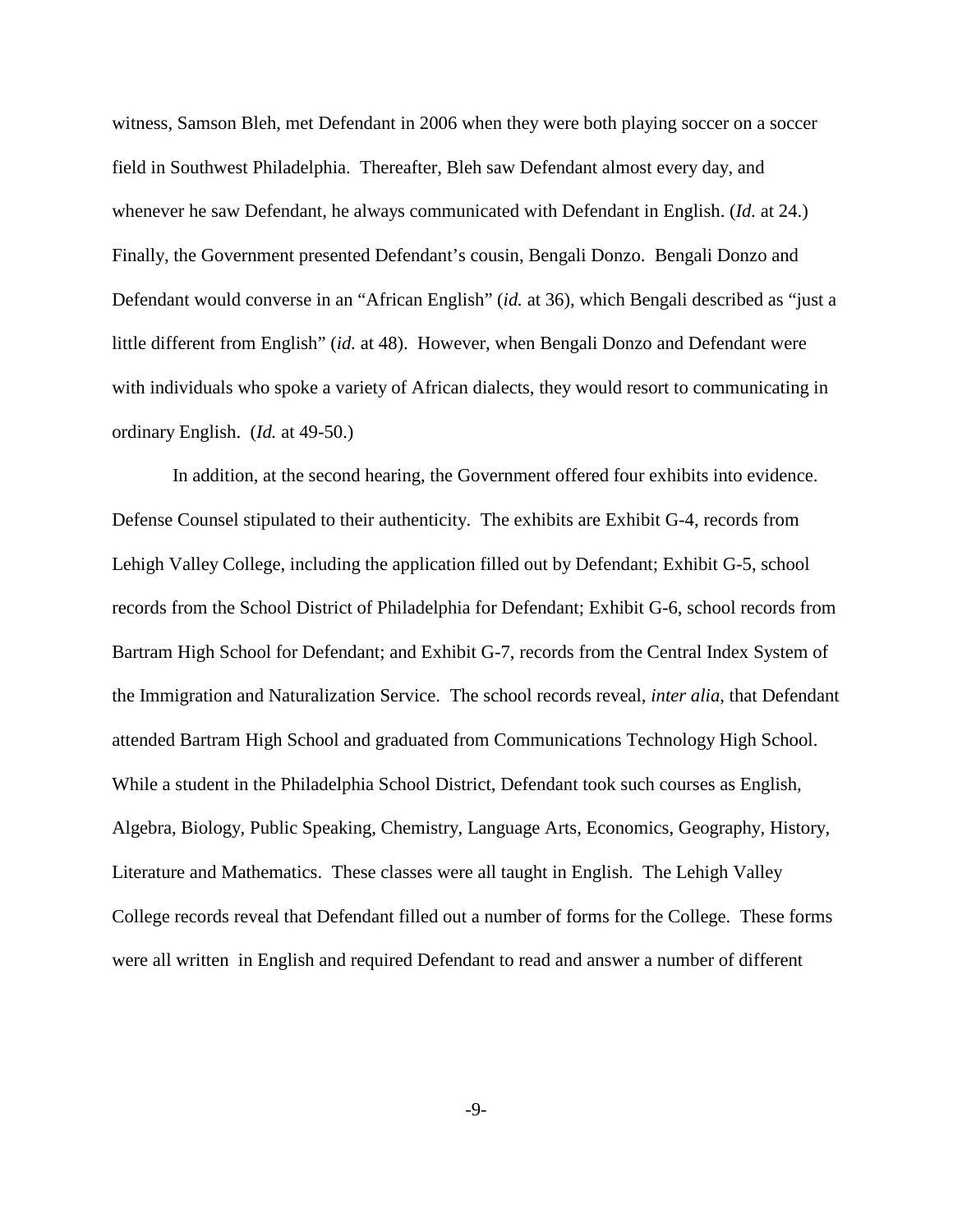questions in English.4

Defendant testified at the second hearing using the Mandingo interpreter.<sup>5</sup> (*Id.* at 58.) Defendant testified that he was born in Liberia but was raised in Guinea. He indicated that his native language is Mandingo and that when he came to this country in 2003, he could not understand English. (*Id.* at 62.) He testified that he immediately entered Bartram High School where all of his courses were taught in English. (*Id.* at 63.) Bartram provided a class called "EASEL" which was designed to help students who do not speak or write English very well; however, Defendant also took the standard courses, taught in English, that all students took. Defendant transferred from Bartram High School to Communications Technology High School and graduated from Communications Technology High School in June 2006. (*Id*. at 65.) Defendant claims that while he can speak English, he does not understand the written word very well. (*Id.* at 66.) Defendant testified that when the police officers showed him the waiver of rights form, he did not read it because he was scared. (*Id*.) He claims that he did not tell the officers that his native language was Mandingo because he did not understand what was going on and did not understand the gravity of the case he was facing. (*Id.* at 67.*)* Defendant claims that he signed the waiver of rights form only because he thought that if he signed it, he would get out of jail. (*Id.*) Defendant has no recollection of discussing the circumstances surrounding the Samuels carjacking with the officers. He claims he has no recollection of the conversation

<sup>&</sup>lt;sup>4</sup> It is interesting to note that several of these forms are like the waiver of rights form signed by Defendant, which required Defendant to read a question and then provide a yes or no answer.

<sup>&</sup>lt;sup>5</sup> Counsel advised the Court that Defendant requested the interpreter. Counsel also advised that Defendant wanted an interpreter only at hearings where he is going to testify. (*Id.* at 117.)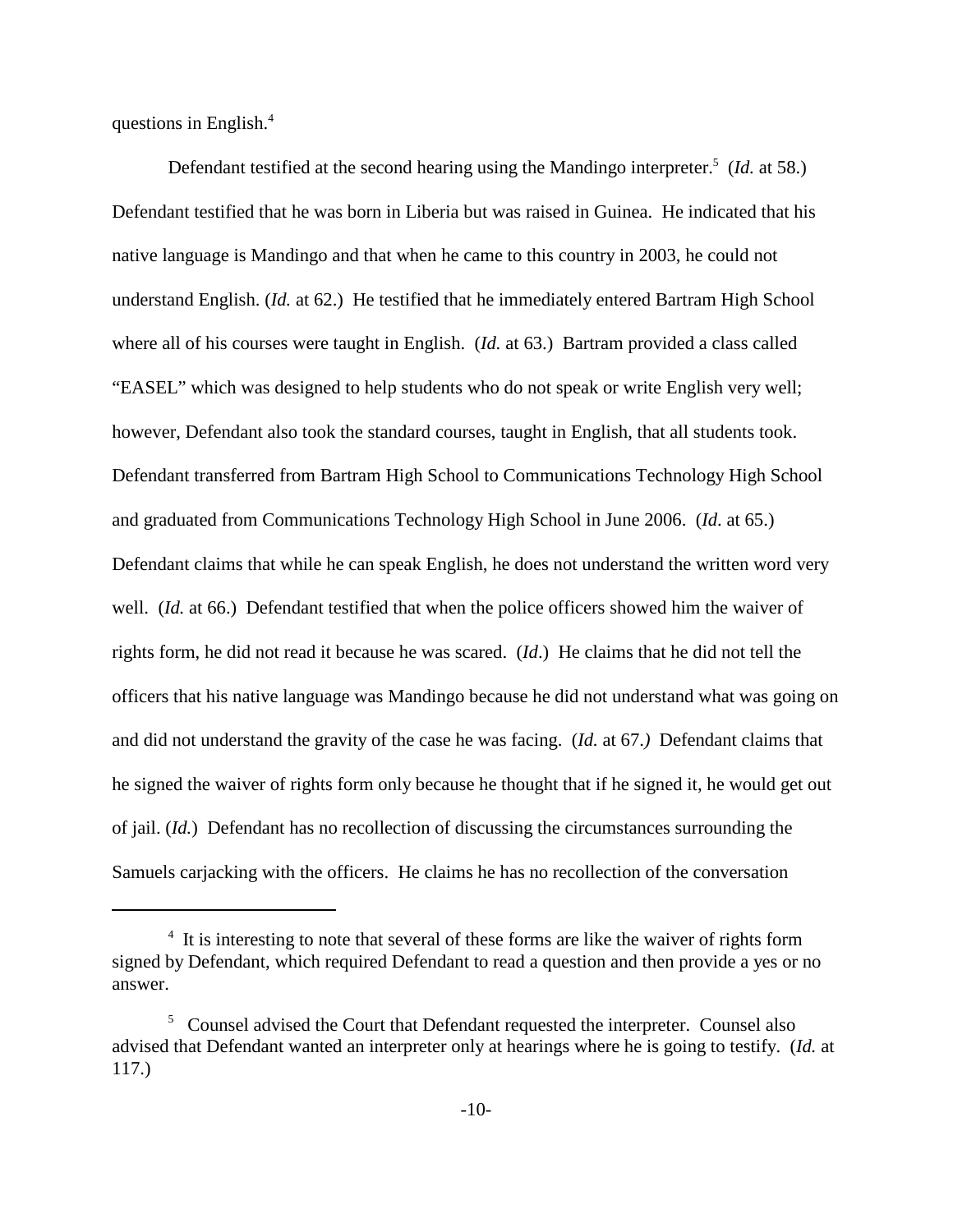because he was scared. (*Id.* at 70.) He further asserts that although he completed the written application to Lehigh Valley College which was in English, he accomplished this because he was relaxed and not scared. (*Id*. at 74.) He did not understand the waiver of rights form because he was scared and so did not read it. (*Id.*)

### **II. DISCUSSION**

Defendant presents two issues for our consideration. Defendant contends that the Government's photographic line-up was "unnecessarily suggestive," violated his due process right to a fair trial, and should be suppressed. (Doc. No. 38 at 3.) Defendant also contends that his *Miranda* rights were violated because the Government failed to obtain a knowing and intelligent waiver of those rights before they interrogated him and elicited statements from him while in custody.

#### **A. Photo Array Unnecessarily Suggestive**

"A due process violation can result when an identification procedure is so suggestive that it undermines the reliability of the resulting identification. Allowing a jury to consider an identification that is tainted by such a procedure can constitute reversible error entitling the defendant to a new trial." *United States v. Lawrence,* 349 F.3d 109, 115 (3d Cir. 2003) (citing *Foster v. California,* 394 U.S. 440, 442 (1969); *see also Neil v. Biggers,* 409 U.S. 188, 196 (1972) (pre-trial identification of a defendant is inadmissible at trial if the identification was made at a confrontation that was so "suggestive and conductive [sic] to irreparable mistaken identification that he was denied due process of law."). "Showing a witness a photographic array can constitute a denial of due process when police attempt to emphasize the photograph of a given suspect, or when the circumstances surrounding the array unduly suggest who an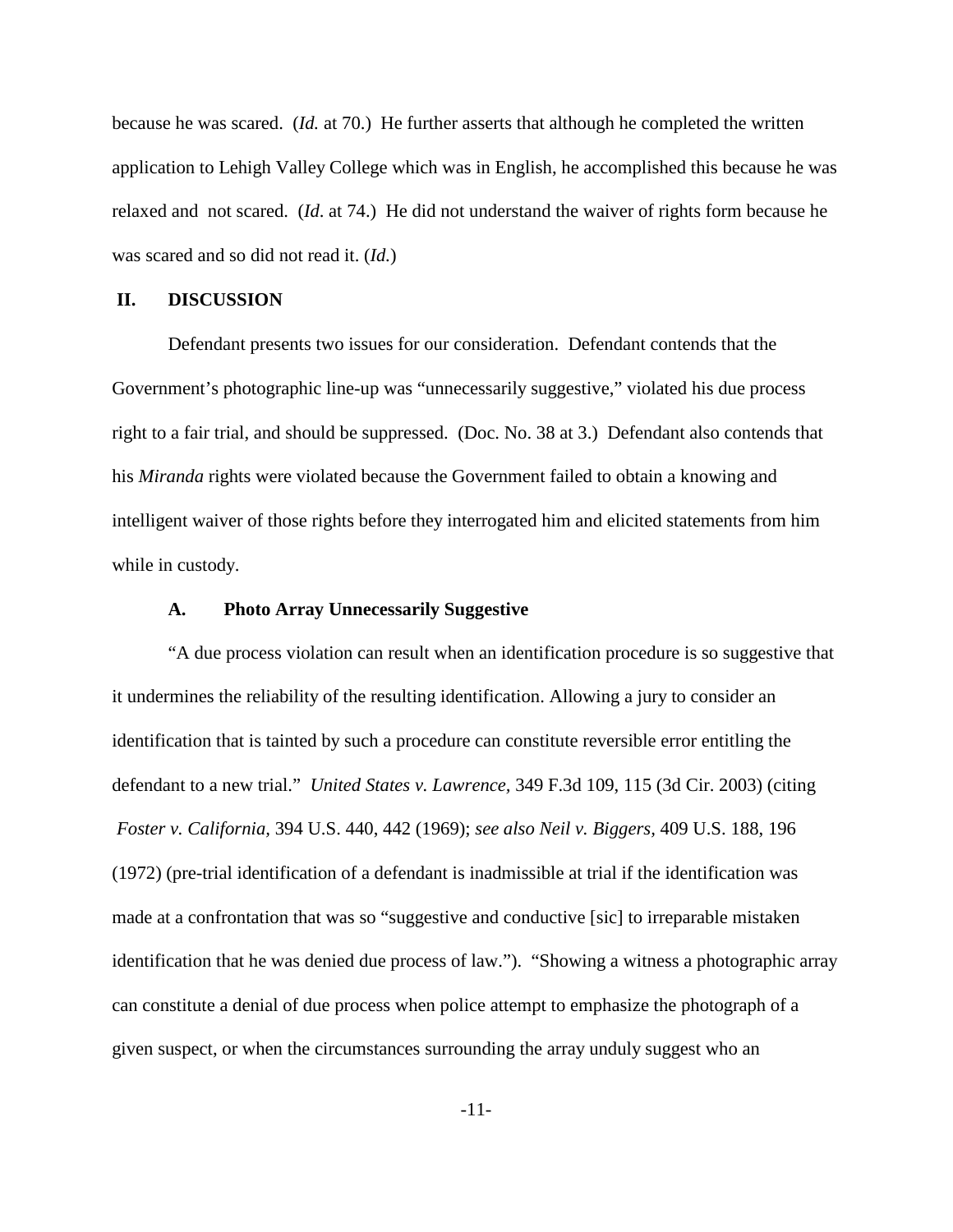identifying witness should select." *Lawrence*, 349 F.3d at 115 (citing *Simmons v. United States,* 390 U.S. 377, 383 (1968)). "In evaluating the suggestiveness of a photographic array we examine the totality of the circumstances to determine whether the array's suggestiveness denied the defendant due process." *Id.* (citing *Neil*, 409 U.S. at 199). The defendant has the burden of proving that the identification procedure was impermissibly suggestive. *Reese v. Fulcomer,* 946 F.2d 247, 259 (3d Cir. 1991).

Defendant claims that Detective Kelly's photo array, which placed his mug shot on a single piece of paper alongside seven other mug shots of similar likeness, was unnecessarily suggestive because Kelly failed to account for Defendant's unusually prominent lips when selecting other photos from the database. This argument is without merit.

 The young men depicted in the photo array are all of the same race and share remarkably similar facial features to the Defendant, including lip size. The size and background of each picture is the same. The photos, which were presented to Samuels in black and white, are shaded equally and none of the pictures is distorted in any way. *United States v. Brown*, Crim. No. 06- 126, 2006 WL 3041085, at \*3 (D.N.J. Oct. 25, 2006) (citing *Lawrence*, 349 F.3d at 115) ("Minor differences in the background color, shading or angle of a defendant's photograph when shown as part of a photographic array . . . are not sufficient to render a pretrial identification unnecessarily suggestive."). The photo array prepared by Detective Kelly, (Hr'g Ex. G-1), is completely fair. There is nothing unnecessarily suggestive about it. In fact, we think that Detective Kelly would have been hard-pressed to find seven other pictures that resemble Defendant as closely as those used in the photo array in question. Moreover, there was nothing unduly suggestive about the procedure used by Detective Kelly in presenting the photo array to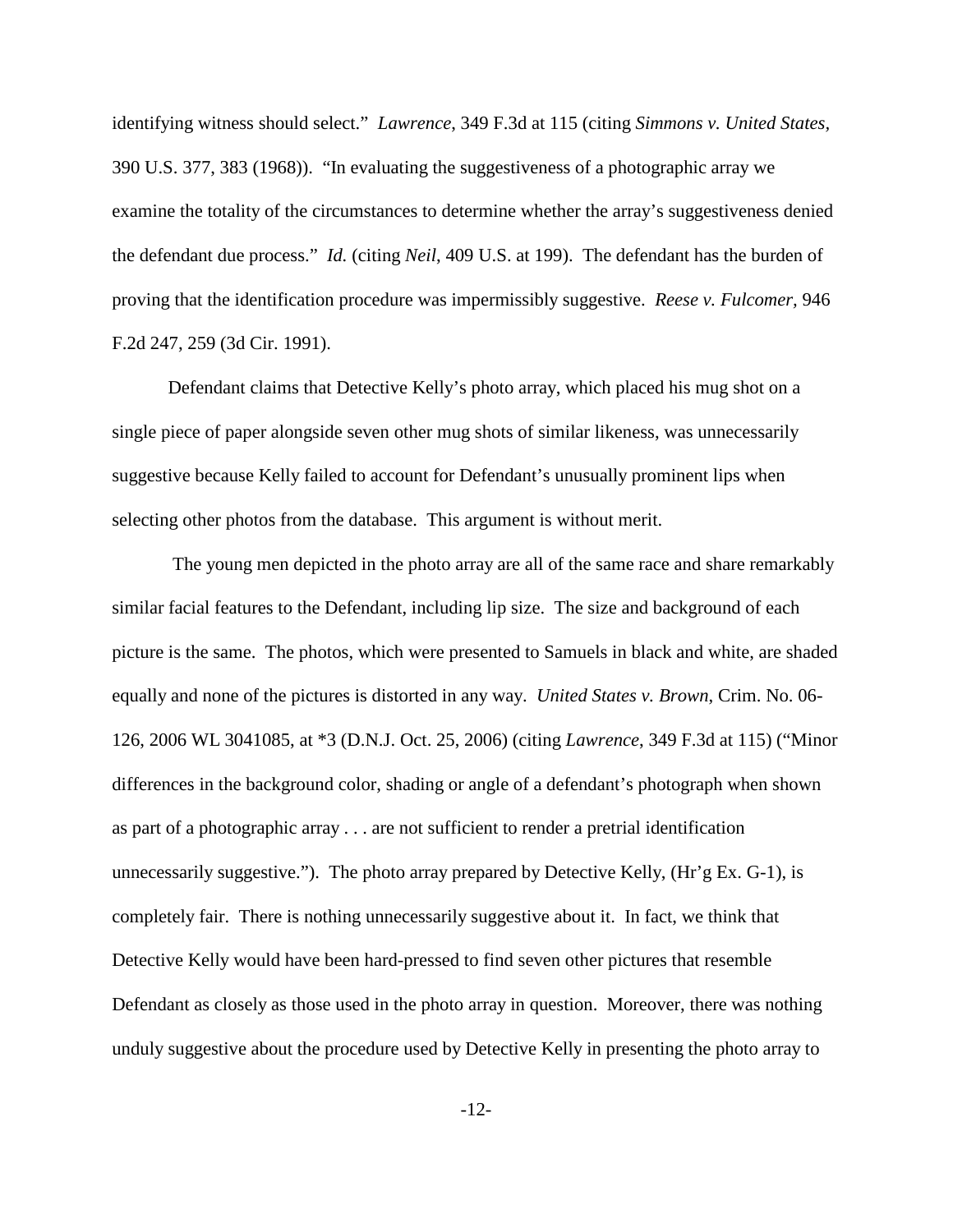Samuels.<sup>6</sup> Counsel's argument that the photo array is unduly suggestive because of Defendant's lip size is patently ridiculous, and we reject it.

# **B. Knowing and Intelligent Waiver**

"A defendant may waive his *Miranda* rights if the waiver is made knowingly,

intelligently, and voluntarily." *United States v. Pruden,* 398 F.3d 241, 246 (3d Cir. 2005) (citing

*Miranda v. Arizona,* 384 U.S. 436, 444, 86 S.Ct. 1602, 16 L.Ed.2d 694 (1966). In making this

determination, our inquiry is two-fold:

First, the relinquishment of the right must have been voluntary in the sense that it was the product of a free and deliberate choice rather than intimidation, coercion, or deception. Second, the waiver must have been made with a full awareness of both the nature of the right being abandoned and the consequences of the decision to abandon it. Only if the 'totality of the circumstances surrounding the interrogation' reveal both an uncoerced choice and the requisite level of comprehension may a court properly conclude that the *Miranda* rights have been waived.

*Id.* (internal citations omitted). Accordingly, the burden is on the Government to demonstrate by a preponderance of the evidence that Defendant was advised of his rights and voluntarily and knowingly waived them. *Colorado v. Connelly,* 479 U.S. 157, 168 (1986) ("Whenever the State bears the burden of proof in a motion to suppress a statement that the defendant claims was

<sup>&</sup>lt;sup>6</sup> We also note that there is no risk of misidentification. Defendant was standing in front of Samuels during the carjacking, and Samuels was looking at his face for most of the five to ten minutes that it took for this incident to unfold. She gave Detective Kelly an accurate description of Defendant and identified his picture at the photographic line-up several weeks after the incident. Samuels's identifications of Defendant both at the photographic line-up and at the suppression hearing were completely reliable. *See United States v. Sosa,* Cr. No. 05-44-1, 2006 WL 120042, at \*3 (E.D. Pa. Jan. 11, 2006) (citing *Neil*, 409 U.S. at 199-200) ("In evaluating the risk of misidentification, a district court should consider and weigh the following factors: (1) the opportunity of the witness to view the perpetrator at the time of the crime; (2) the witness's degree of attention; (3) the accuracy of the witness's prior description of the criminal; (4) the level of certainty demonstrated by the witness at the confrontation; and (5) the length of time between the crime and the confrontation.").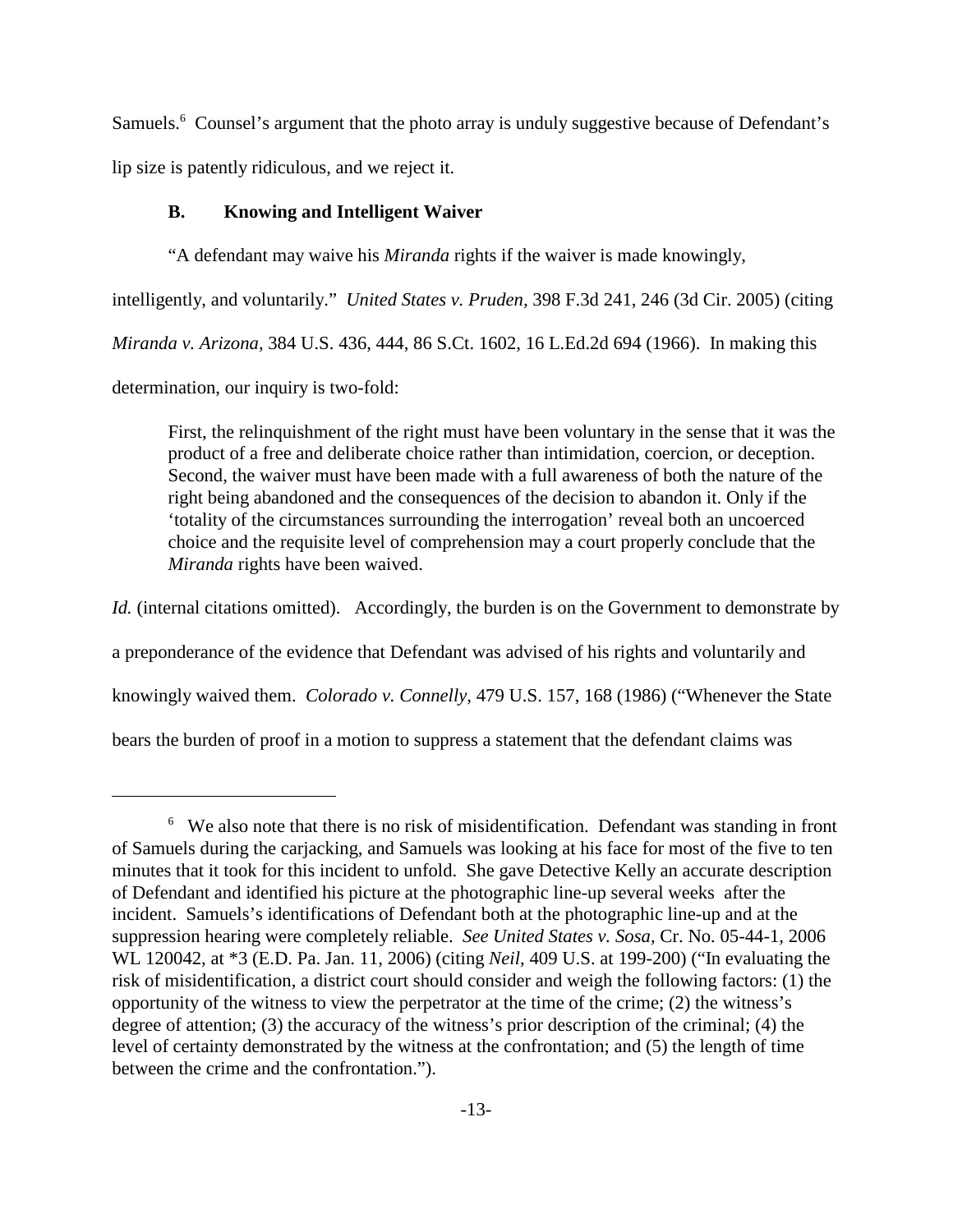obtained in violation of our *Miranda* doctrine, the State need prove waiver only by a preponderance of the evidence.") (internal citations omitted.).

The evidence presented during both suppression hearings overwhelmingly demonstrates that Defendant could read, speak, and understand the English language when he agreed to waive his Fifth Amendment rights.

During the first hearing, the Government established that prior to giving Defendant his *Miranda* warnings, Defendant was asked a number of questions about his background. The questions were asked in English. Plaintiff answered each question in English and at no time asked any of the three officers for an interpreter. Detective Splain then read each of the four *Miranda* rights to Defendant as Defendant read along with him. Splain asked Defendant whether he understood and wished to waive each of his rights. Defendant responded verbally that he understood his rights and wished to waive them. Defendant then signed the waiver form, indicating that he had read his rights, his rights had been read to him, that he understood his rights, and that he wished to waive his rights. We reject categorically Defendant's assertion that he did not understand his rights and did not voluntarily and intelligently waive them. Defendant's testimony in this regard is simply not credible.

We note that Defendant was brought to the Bensalem Police Station from the Philadelphia County Jail where he was incarcerated on a warrant for aggravated assault. In addition, Defendants mug shot and fingerprints were in the system from a prior arrest. Defendant is not new to the criminal justice system. Moreover, Defendant came to this country in 2003, attended public high school in Philadelphia for three years, graduated from public high school and was enrolled in college at the time of this incident. The classes that Defendant took in high

-14-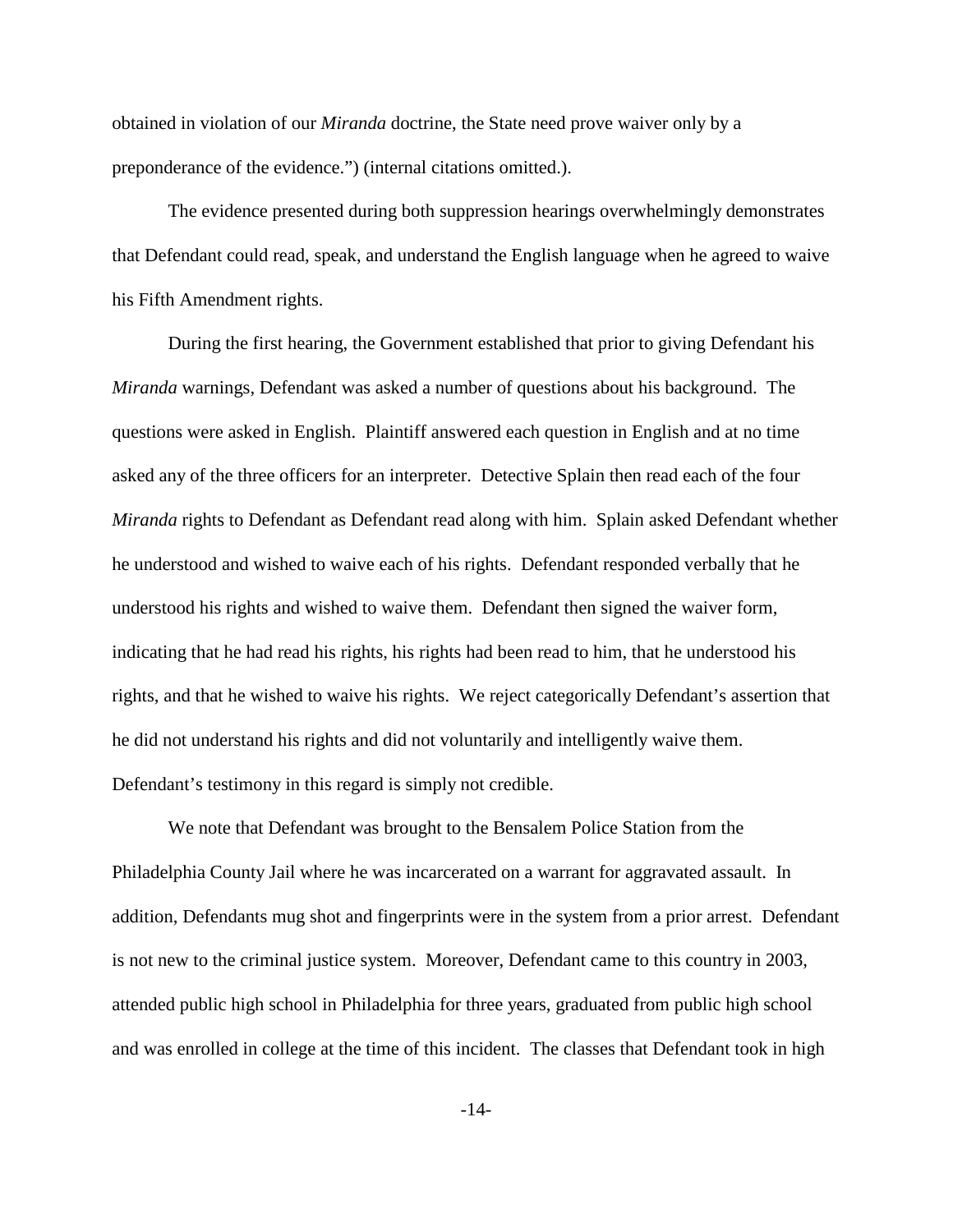school, all of which were taught in English, the college application that he filled out in English, and the fact that Defendant communicates with his friends in English and even planned the instant carjacking with his co-defendant in English establishes beyond any doubt that Defendant is fully capable of reading, speaking and understanding the English language. Defendant was fully capable of understanding Detective Splain when Splain read his *Miranda* rights to him. And, he was fully capable of waiving or giving up those rights, which he did voluntarily and intelligently. Our conclusion in this regard is further reinforced by the fact that counsel for Defendant has been communicating with Defendant in English since before the arraignment. Counsel does not speak Mandingo but never felt it necessary to request the services of an interpreter to help him communicate with Defendant. Counsel and Defendant have been preparing their defense and communicating with each other in English for months without any apparent difficulty.

Under all of the circumstances, we are compelled to conclude that Defendant fully understood that he was giving up his right to remain silent and knew the consequences of his decision at the time of the interrogation.

For the above reasons, Defendant's motions to suppress the photo identification and his statements will be denied.

An appropriate Order follows.